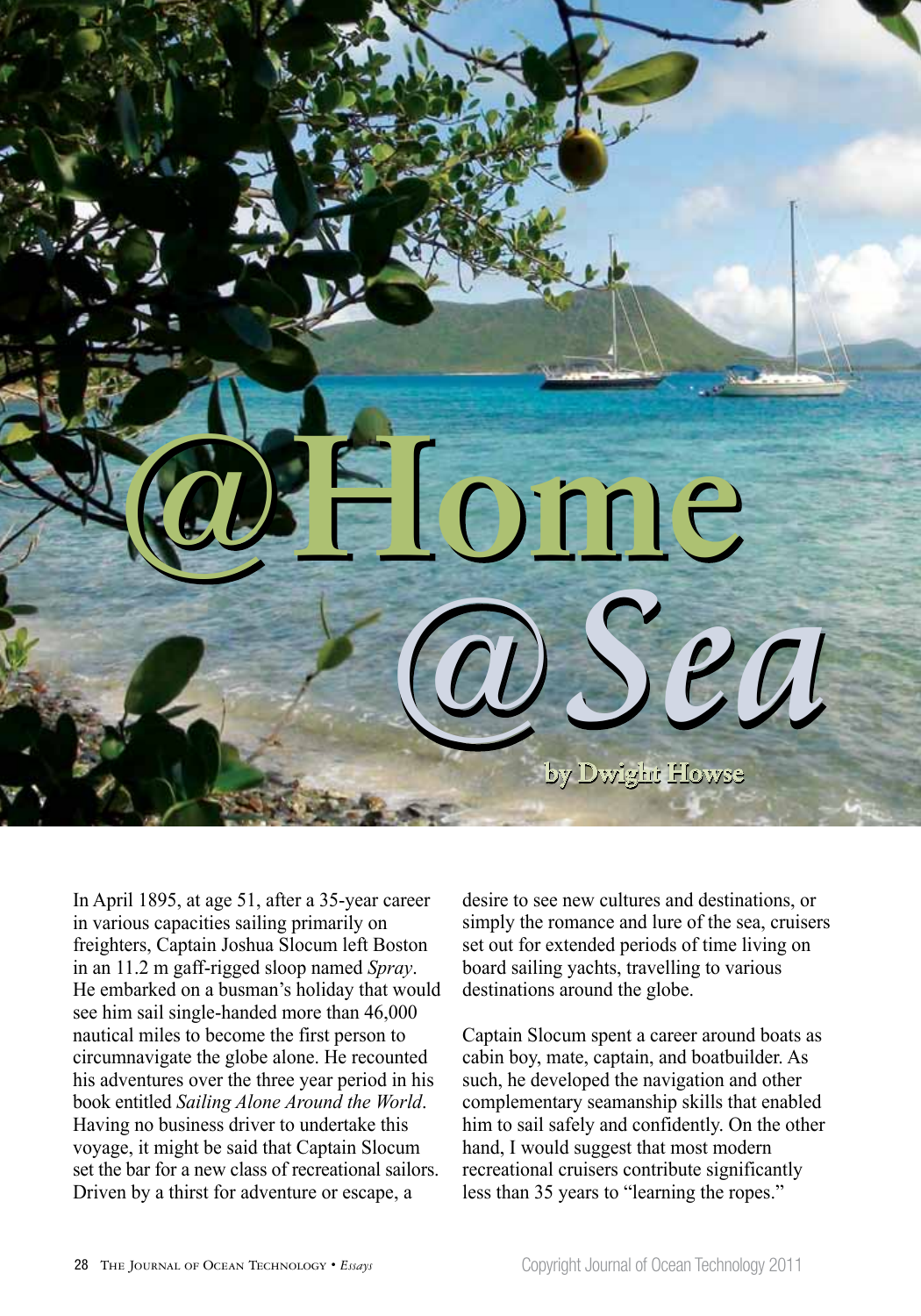

They are young people, families, and retirees with varying degrees of skill and relatively little infrastructure support, yet the vast majority sail safely, confidently, and in comfort along their chosen tracks. The key factor that enables today's recreational cruisers to undertake these long voyages is the development and adoption of a suite of ocean technologies that greatly eases the burden of knowledge and experience required to safely enjoy recreational cruising. The challenges of navigation, communication, boat-handling, and even provisioning have been successfully parried by technology. Technology has enabled a broad cross-section

to participate in the exciting and satisfying world of recreational cruising.

## **Navigation**

An old Breton prayer reads, "Oh God, thy sea is so great and my boat is so small." Those few words exemplify the mindset of sailors who must constantly respond to the question "Where am I"? Without fail, that question is followed up by part b: "How do I get from here to where I want to be"? The Designer provided great oceans to travel but, apparently, signposts were in short supply.

No doubt, incredible feats of navigation have been accomplished with little or no technology. Polynesians populated the remote islands of the Pacific and later sailed regularly from the leeward islands of Tahiti to Hawaii and back based on an intimate knowledge of winds, ocean swells, sea animal behaviour, cloud formations and of course the rise and fall of the stars. The Phoenicians, Chinese, Norsemen and Arabs each ventured on long distance trade and raid routes with little instrumentation. In their time, the marine compass, the

astrolabe, the backstaff and sextant each made significant technological contributions to answering the perennial "Where am I?" question. Nonetheless, it wasn't until John Harrison invented the marine chronometer in the 1700s that longitude could be accurately determined. Even our Captain Slocum circumnavigated the world with only a log, a compass, chronometer, and sextant as navigation instruments. These instruments, however, require knowledge, practice, mathematics, and a certain degree of luck to use since inclement weather and a rolling boat often limit the precision that can be obtained.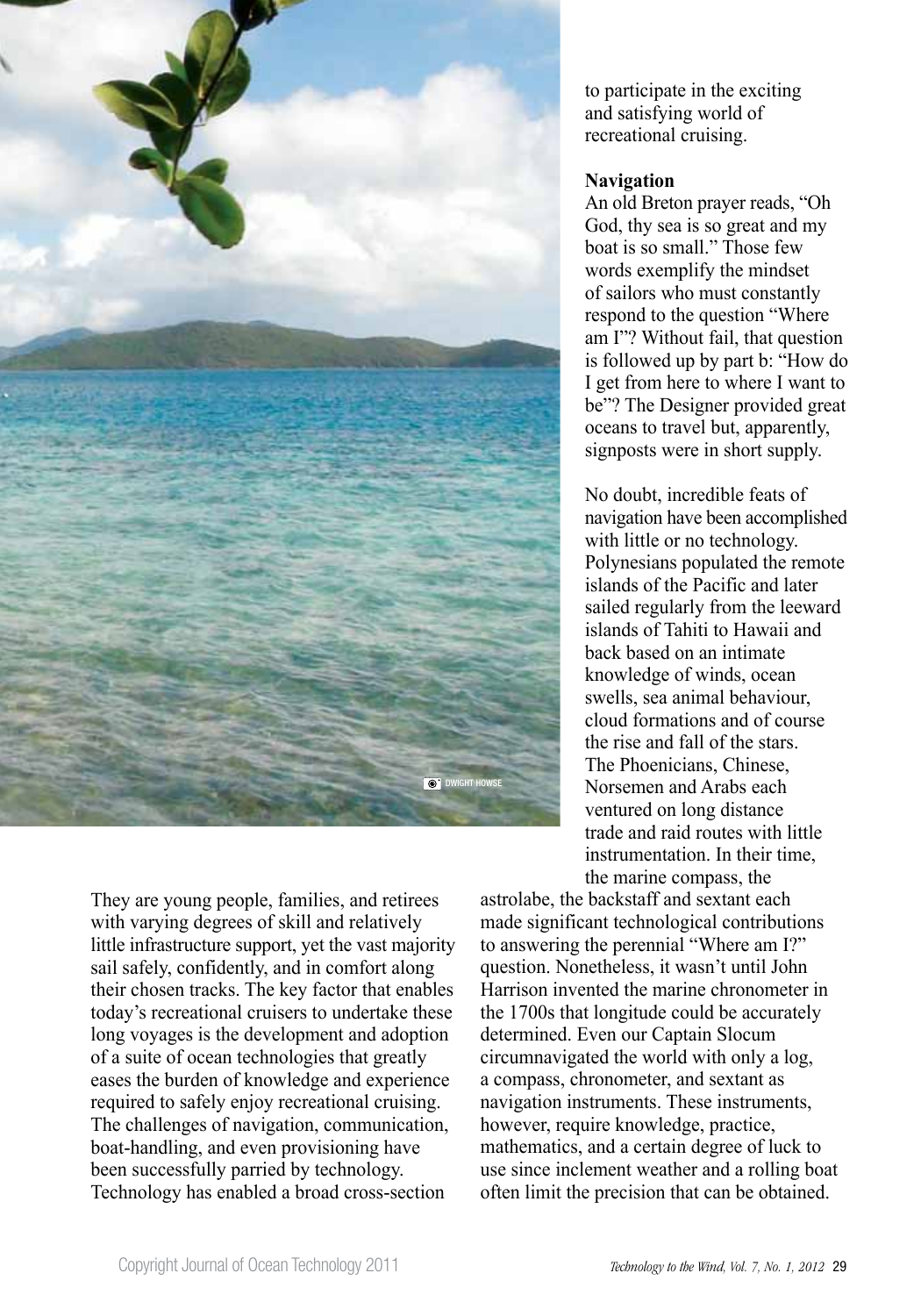Two technologies developed early in the twentieth century have contributed immensely to the safe navigation of recreational yachts. They are both similar in that they rely on echolocation; however, one uses radio waves while the other uses acoustic waves. Here, I refer to radar and sonar, respectively. By constantly monitoring the returns from radio pulses sent sequentially in a circle around a yacht, the master can see land, traffic, and weather patterns in the local area using a radar system. Similarly, an acoustic pulse reflected off the bottom informs the master whether or not there is sufficient depth and enables the sailor to recognize when depth contour lines are crossed. With reference to a chart, the knowledge of landforms and depths provide the sailor with valuable location cues.

Ocean navigation signposts were not broadly available to the common person until the twentieth century with the installation of long range radio positioning systems such as Loran and the early attempts at satellite positioning. The breakthrough navigation technology of our time is of course the Global Positioning System (GPS). Sailors have crossed oceans for thousands of years but it was less than twenty years ago, in 1994, that the GPS became fully operational. Through altruism or other motivation, with the launching of 24 active satellites, the United States effectively gifted the world with a signpost every 10 m or so around the globe. Three other systems to augment this capability are in various stages of development and deployment: GLONASS (Russia), Galileo (European Union), and COMPASS (China). Suddenly, practically anyone with a GPS receiver can rattle off latitude and longitude. The perennial "Where am I?" question has been perennially answered.

A GPS receiver is practically ubiquitous now as the fundamental geo-referencing instrument for navigation. The integration of GPS with a database enabled a Geographical Information System (GIS). A GIS is able to effectively maintain and present geo-referenced nautical information and, therefore, an electronic chart and pilot book has become possible. Instead

of plotting courses with dividers and parallel rules on paper charts, today's navigator can plan routes with a series of waypoints and calculate headings, distances, and estimated times of arrival with the press of a few buttons or a few touches on the screen. While I would not suggest that paper charts have become redundant, I would suggest that their use has been relegated to more of a backup role. An electronic chart can provide automatic warnings of fixed hazards such as rocks, reefs, and wrecks. It can also provide calculated and real time information such as tides, currents, and even weather. Why stop there? Why not overlay radar information on the same display? Now, with a radar overlay, even local traffic appears in the same display as the chart and there is an additional level of confidence in position when the radar returns register well with the electronic chart shorelines.

An autopilot contributes to the ability of a short-handed cruising crew to maintain watch on long passages. By relieving the burden of a hand on the wheel or tiller, a single individual can maintain watch, plot locations, and make any necessary adjustments to sails while another crew member or two are off duty. A good autopilot will enhance the stamina of the crew by relieving the relative drudgery of playing the wheelsman. Cruiser's experience with autopilots has varied significantly. Slocum reported that he was able to go several thousand miles by just lashing his tiller – a very crude autopilot. Meanwhile, Sir Francis Chichester reported considerable frustration with the autopilot used during his 1966 circumnavigation. Today's autopilots are able to be integrated with the electronic chart to follow a series of waypoints rather than being restricted to just maintaining a heading. However, for now at least, the crew will still have to make necessary sail adjustments.

As a platform for the presentation of pertinent information for safe navigation, the electronic chart system is unparalleled. A few words of caution are warranted, however. Firstly, the information presented is only as good as the data available in the electronic chart. Some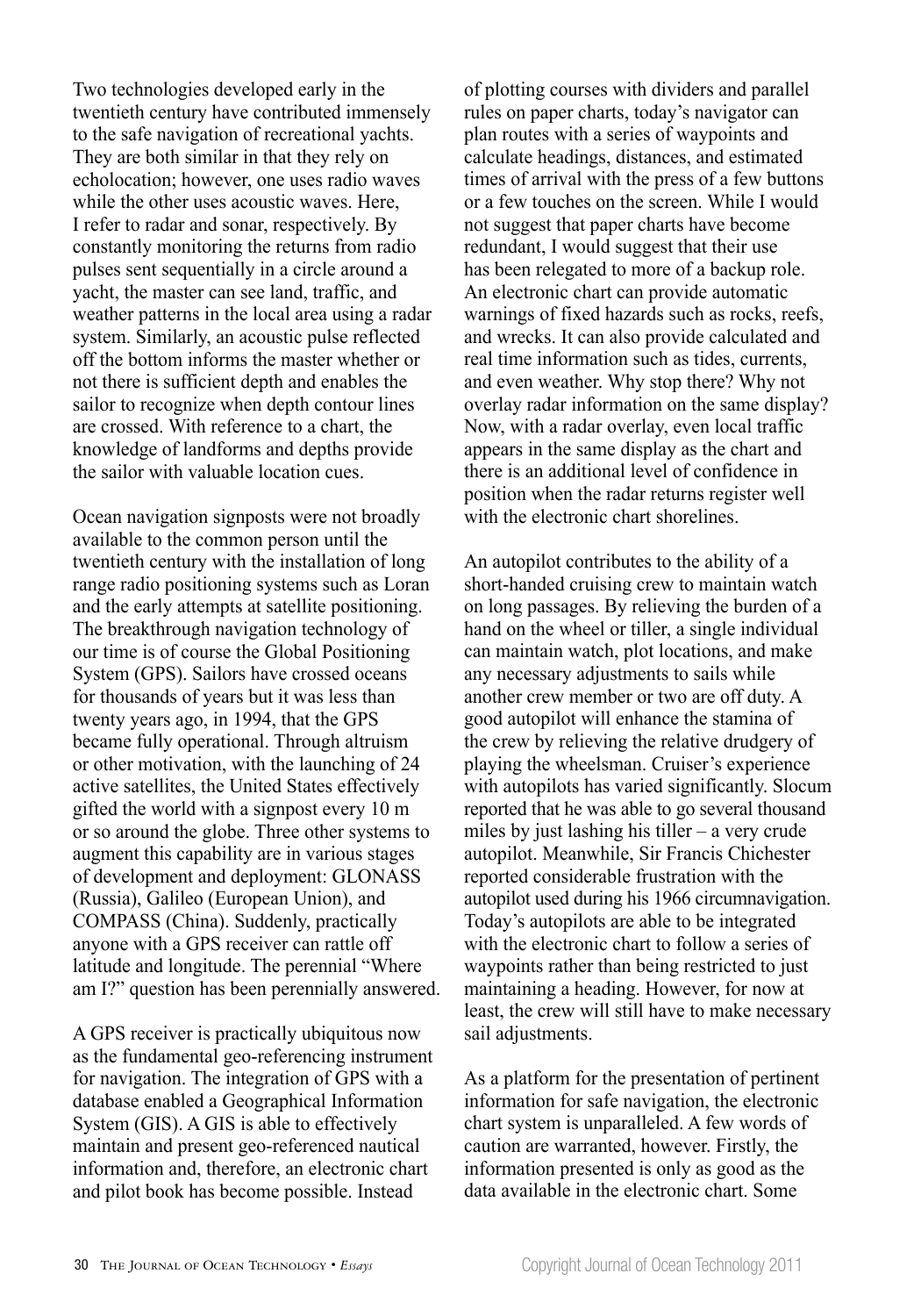

As a platform for the presentation of pertinent information for safe navigation, the electronic chart system is unparalleled. The information presented, however, is only as good as the data available in the electronic chart. Note the poor registration between the radar (purple) and the chart showing a discrepancy of about 0.75 nm.

bathymetric surveys are quite dated and may sometimes have significant inaccuracies. Secondly, it is critical that the datum used for the chart and the GPS position match. Be sure to check your manual for datum selection options.

#### **Communication**

For weather information, traffic updates, safety, business transactions, friend and family contact, and entertainment, communications are now considered essential on board any vessel. Captain Slocum and other sailors before him may have circumnavigated the globe with their communication systems limited to a visual range of a very few miles. Nonetheless, few modern cruisers would be satisfied with such isolation. Fortunately, in December 1901, Guglielmo Marconi demonstrated the capability of transoceanic radio communication from Poldhu in Cornwall, England, to St. John's, NL, Canada. Technology can now overcome the isolation of being incommunicado.

Today's cruisers have multiple modes of communication available. Very High Frequency (VHF) radio provides local line-of-sight connections within about a 30 nm radius. For longer range, Single Side Band (SSB) Medium

Frequency (MF) and High Frequency (HF) radio provide voice and data communications over hundreds or even thousands of miles depending on the propagation characteristics. For the ever-thrifty cruiser, these services are essentially free once the radio has been purchased.

Cellular telephones are now commonly used while coastal cruising around populated areas; however, long range cruisers and even gunkholers [those who cruise from place to place, spending the nights in coves] will often find themselves out of range or attempting to use the bosun's chair to go up the mast in search of a better signal. For the long range cruiser, recent technology has enabled access to the global (or nearly so) satellite communications offered by Inmarsat, Iridium, and Globalstar systems. Inmarsat relies on a network of geostationary satellites and, therefore, does not cover the poles, although this is of little concern to most cruisers. For mariners, Inmarsat C (text only) has the advantage of being recognized as part of the Global Maritime Distress Safety System (GMDSS). Inmarsat Mini-M provides both voice and text services. Inmarsat is the only system of the three that is designed specifically for mariners. However, only Iridium, with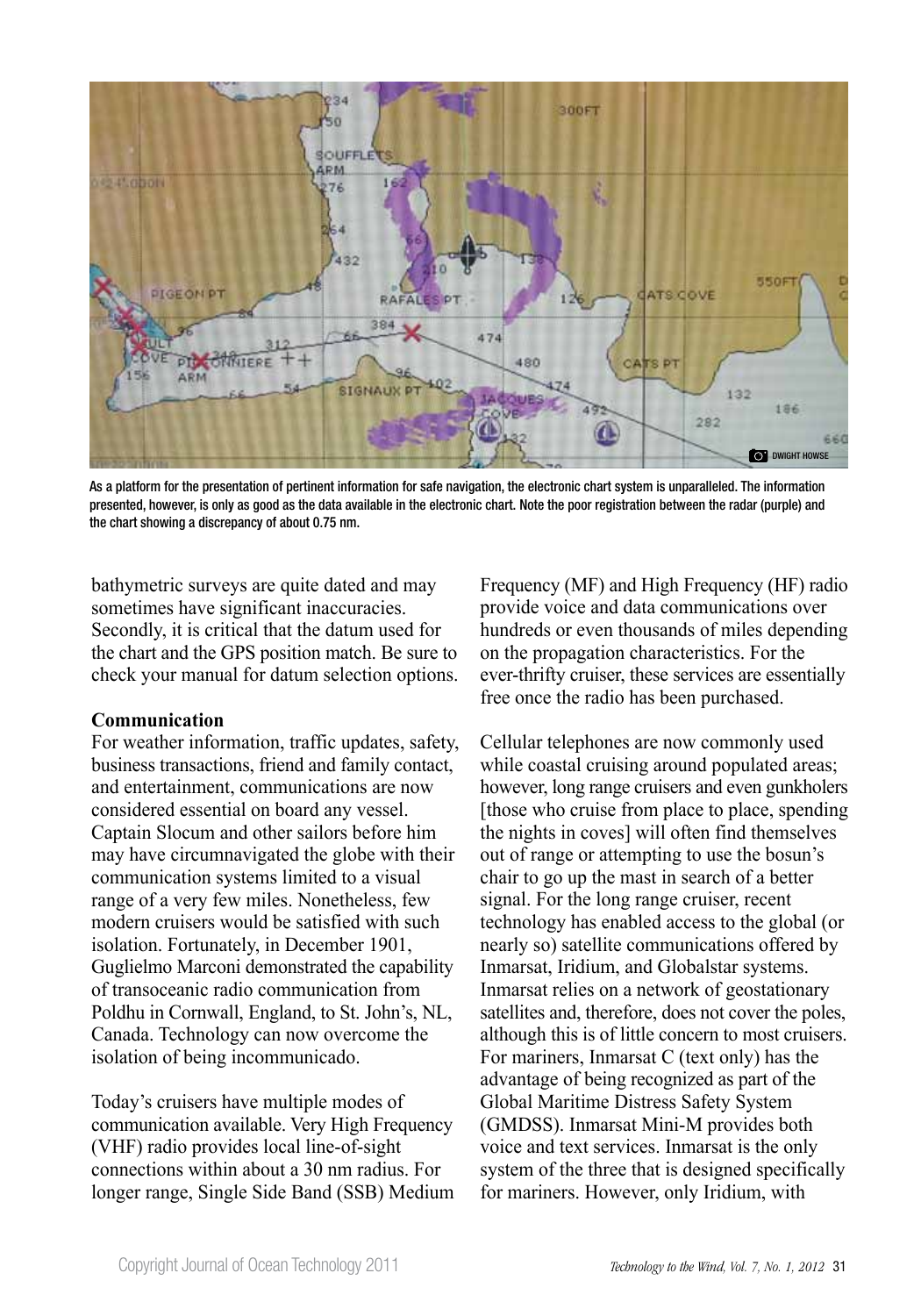66 Low Earth Orbit (LEO) satellites and inter-satellite communication links, is truly a global satellite system offering connections anywhere at any time. Globalstar employs 48 LEO satellites for its system; however, it uses a "bent pipe" technology rather than inter-satellite links and therefore its coverage is limited by the location of ground stations. Globalstar covers most continental areas and even extends quite a way offshore. It may be used for coastal cruising in most areas; however, it should not be relied upon for transoceanic passages. The frugal cruiser will of course be concerned that satellite services charge not only for the equipment but also for each call that is made with fees that vary depending upon the data volume. Nonetheless, one relatively inexpensive technology based upon the Globalstar network is the Spot GPS messenger. By integrating a GPS with a satellite radio and a few buttons, the Spot GPS messenger enables cruisers to check in with friends and family to let them know where they are and that either 1) Everything is fine; 2) I'm done, come get me; or 3) This is an emergency, call for help. Often, that is sufficient for peace of mind ashore. Note that this system is limited to the Globalstar coverage areas.

One of the most satisfying aspects of sailing is being at one with nature; feeling the boat surging through the waves powered only by the wind. Nonetheless, long-term cruisers will likely encounter times when they might feel just a little too close to nature; when sails are reefed and waves are crashing over the deck. Fortunately, cruisers do have the ability to minimize this probability. Today, global weather patterns are reasonably well known by season and region. Route planning involves choosing times when the expectation of good sailing weather is maximized. Before setting out, broad weather forecasts complete with satellite imagery and pressure systems are accessible over the Internet. Even so, such planning only accommodates broad weather patterns. Daily conditions can vary considerably.

Radio communications allow today's cruiser to obtain marine forecasts for the next few days

even while at sea. Weather forecast information can be accessed via SSB radio weather fax and Navtex. Additional routing services are available to cruisers for a fee to guide them around major storm events; however, it must be emphasized that with cruising yachts averaging 5-7 knots, the probability of outrunning storms is practically nil. Cruisers still need to be capable of dealing with heavy weather conditions since it is virtually certain that, at some point, the skills of the long-term cruiser will be tested.

One more word with respect to communication is the proliferation of the Internet. While high speed Internet is not the norm offshore, today's cruiser can generally expect to make Internet connections at libraries or Internet cafés in most ports of call, often wirelessly from the yacht while tied up at a marina. The Internet enables connections for socializing, for business, personal banking, and ordering parts for repairs. In fact, with access to e-mail, Skype, and other services, perhaps you will be more connected than you want.

### **Mechanical Systems**

Much of the discussion so far has focused on the electronic technology that now empowers cruisers. It is nonetheless important to also recognize the impact of mechanical technology developments on enabling the cruising lifestyle. Materials technology advancements have seen transitions from wooden boats and masts to steel, aluminum, and various fibre-reinforced compounds used throughout the vessel to optimize strength, durability, resistance to corrosion, and aesthetics. By far, the materials of choice for most modern cruisers are glass reinforced plastic (fibreglass) for the hull, aluminum for the mast, stainless steel for the stays and shrouds. The choice of materials for each component has led to yacht designs that provide for a safe passage for the crew and longevity for the yacht with relatively little maintenance required compared to the days of "wooden ships and iron men." Even so, newer, lighter, stronger material compositions are still being designed and tested for their applicability on yachts. Kevlar and carbon fibre both offer material characteristics that are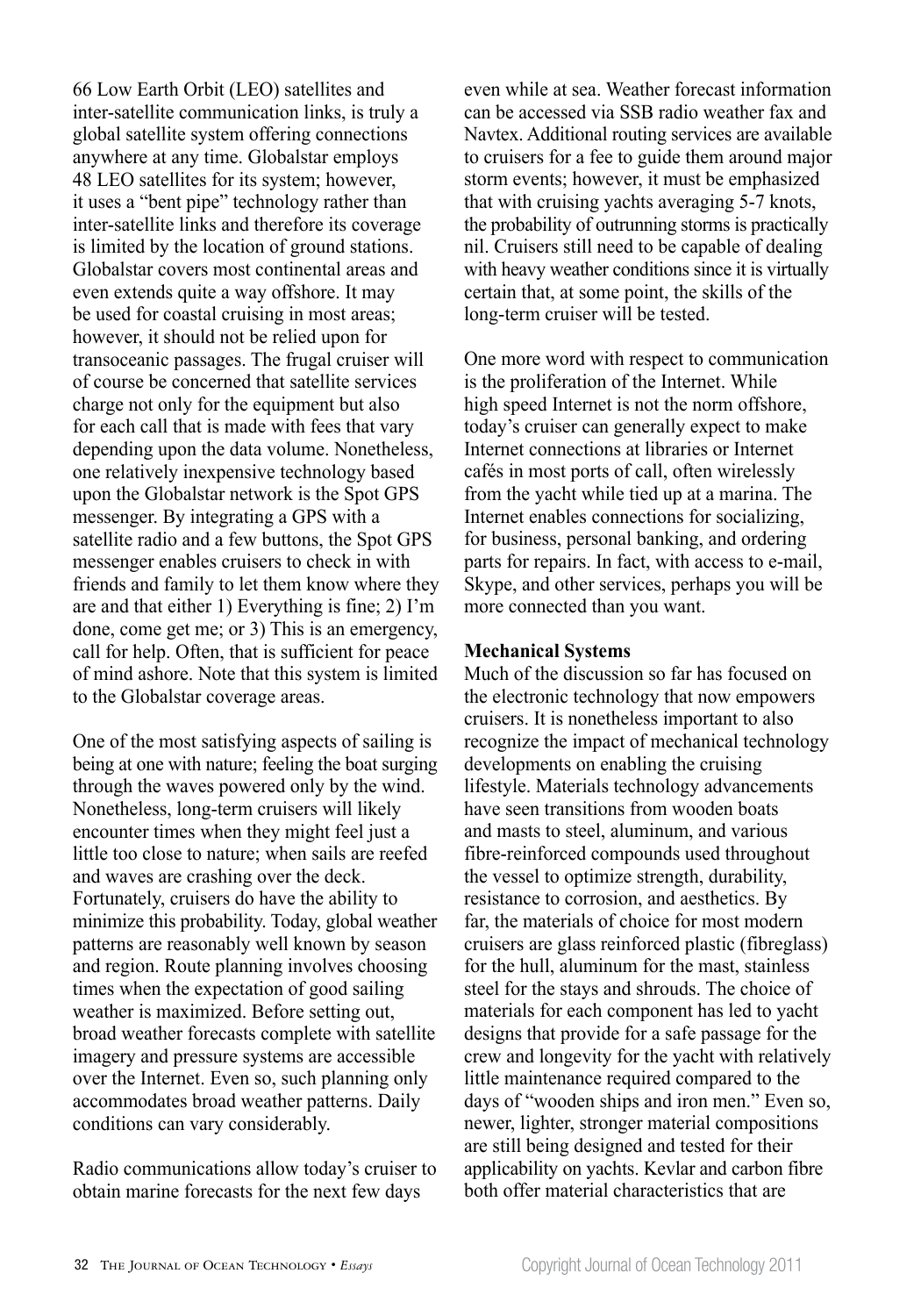

Captain Joshua Slocum circumnavigated the world with only a log, a compass, chronometer, and sextant as navigation instruments. These instruments require knowledge, practice, mathematics, and a certain degree of luck to use since inclement weather and a rolling boat often limit the precision that can be obtained.

beneficial for some yacht components and are therefore finding their way into modern yacht designs, albeit with some additional expense.

Materials technology is not limited to the structural components of the yacht. Consider the variety of ropes that are now available. It used to be that every rope on a ship was manila. Now, we find nylon, polyester, polypropylene, and Spectra used for different applications depending upon the strength, wear, and elasticity characteristics desired for halyards, sheets, anchor rode, painters and mooring. In fact, you would be hard pressed to find any manila on a modern yacht.

New material technology has also had an impact on the sails. Captain Slocum was limited in his choice of material for sails. Since the 1800s, woven cotton canvas had been practically the only material used for sails. By comparison, very few sails are now constructed of canvas.

Instead, a variety of man-made materials are employed. The most common these days is woven polyester but other options include woven and laminate sails of nylon, Kevlar, Spectra, carbon fibre, Mylar, Pentex, and/or Vectran, among others. Different fibres have different characteristics of weight, strength, elasticity, and resistance to abrasion and ultraviolet light as well as cost. No matter what the choice, in general, modern sails are typically lighter, stronger, and less elastic. The result of these technological advances for the cruiser is that modern sails are more efficient, allowing better conversion of wind energy to propulsion and also enabling yachts to point higher into the wind. A further advantage is that the lighter sails, particularly when coupled with electric winches, are easier to handle by a short-handed crew.

Roller reefing offers another significant advance in sail handling technology. It is self-evident that sailors are safer in the cockpit than walking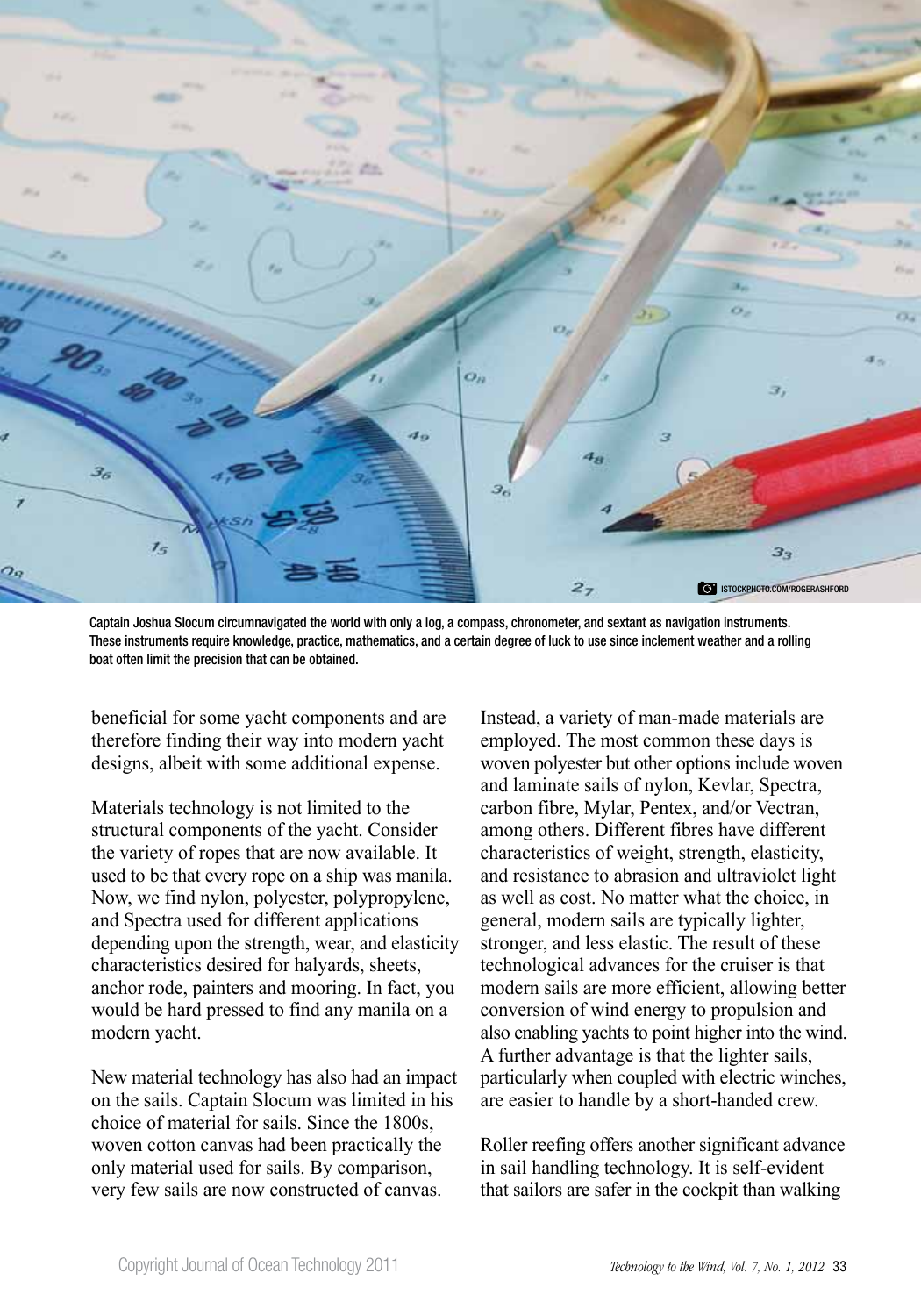

Route planning involves choosing times when the expectation of good sailing weather is maximized. Before setting out, broad weather forecasts complete with satellite imagery and pressure systems are accessible over the Internet.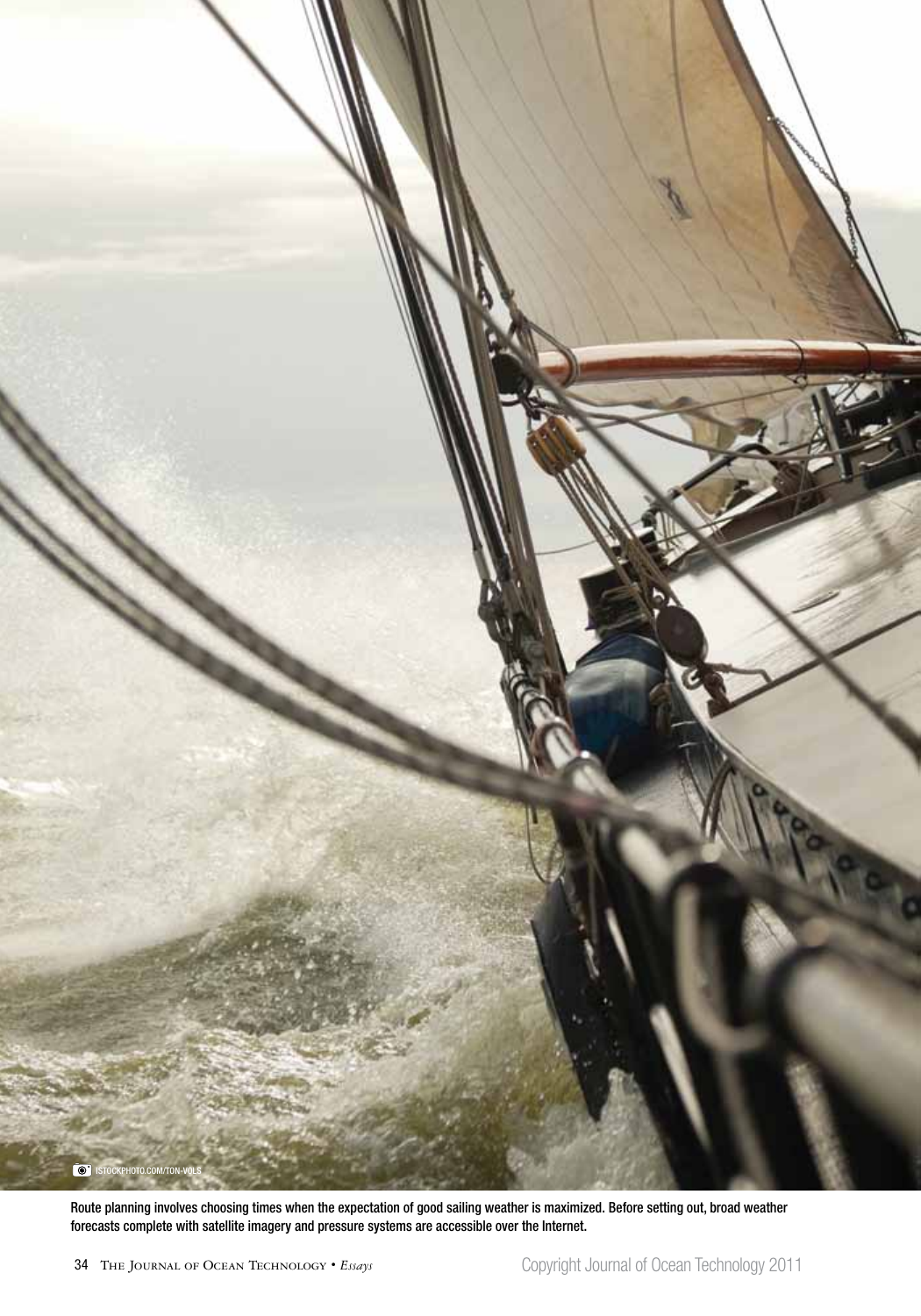around the deck. Nonetheless, sailors are required to respond with sail changes or reefing exactly when the weather starts getting heavier and conditions worsen. Kneeling on the foredeck, wrestling with a sail as winds and seas are rising is a most precarious position. The introduction of roller reefing around the forestay eliminated that requirement and yielded the dubious honour of most precarious position to reefing the mainsail. Recently, however, roller reefing for the mainsail, either in-mast or in-boom, has also become available. In fact, with lines leading to the cockpit, if the equipment is working well, virtually all sail control can be handled without requiring a sailor to go on deck.

One final point in terms of mechanical systems is with regard to ground tackle. Today's cruiser is presented with an array of options for ground tackle. For centuries, the admiralty pattern or fisherman's anchor with two flukes and an orthogonal stock was the standard. Now, cruisers can select from Danforth, CQR, Bruce, and Northill, among others. Each has different characteristics for holding in mud, sand, weed, or rock. They have different weights and stowing characteristics as well as different retrieval characteristics. The cruiser is faced with a decision as to which anchors to carry for the cruising grounds and size of vessel anticipated. No matter which choice is made, the cruiser can take advantage of technology not only to set but also to retrieve the ground tackle with a relatively small electric windlass.

# **Safety**

The primary concern of sailors, whether for work or pleasure, should be safety. Here again is an area where technology has contributed to enhancing the opportunities for cruisers. It could be argued that the advances in navigation, communication, and mechanical systems all contribute to enabling a safer experience. Indeed, it is better by far to avoid accidents no matter how effective the available response. Nonetheless, somewhere, somehow, accidents will happen; therefore, this section will focus on technology that allows a sailor on a big ocean to respond effectively when things go wrong.

Safety of life at sea is the driving force behind the GMDSS. One of the technologies cited within this international standard is an Emergency Position Indicating Radio Beacon (EPIRB). EPIRBs are a carriage requirement for a broad class of vessels; however, even pleasure boats are encouraged to carry one. An EPIRB may be manually activated or activated automatically when it floats free of its holder. When an EPIRB is activated, a series of events is initiated. The newer EPIRB with a built-in GPS will determine where it is and communicate that position along with a unique identifier to a Cospas-SarSat satellite. The nearest Coast Guard will be placed on alert to respond to the distress signal and, after some preliminary checks to minimize false alarms, will be tasked with responding to the distress. This no doubt gives a great deal



The primary concern of sailors should be safety. Advances in navigation, communication, and mechanical systems all contribute to a safer experience.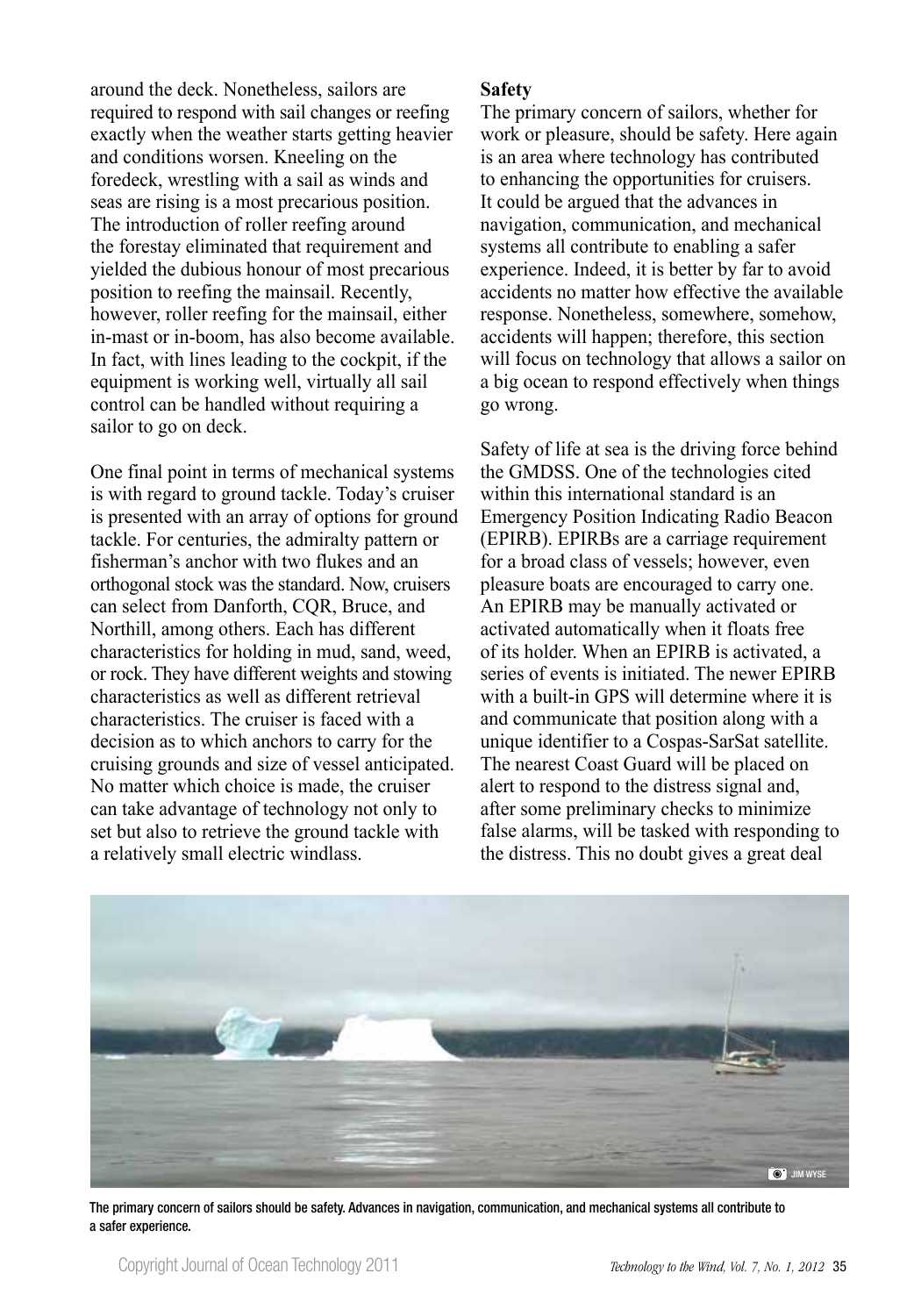of comfort to the crew of a stricken vessel but it should be noted that there is no way to communicate additional information over this system. Therefore, the response will be the same whether the emergency is fire, sinking, medical, or loss of propulsion. The full brunt of the international search and rescue effort will be activated. In addition to an EPIRB for the yacht, Personal Locator Beacons (PLB) are now available that operate using the same satellite system and will activate the same resources in the event of an emergency. In this case, the beacon is worn by each individual on the boat and may be activated in case of a man overboard or other emergency event. EPIRBs have contributed to the rescue of over 30,000 people since 1982 and over half of the incidents were maritime-related.

Another relatively new technology that contributes to safe operations is the Automatic Identification System (AIS). [Ed. Note: read more about AIS in this issue's *Inside Out*  column.] This system uses VHF radio channels to continuously broadcast information such as vessel name, speed, heading, etc. Other AIS units in the vicinity are able to receive these broadcasts and either present the information on an integrated display or send this information to an electronic chart where ship information can be presented to the ship's master and also registered with radar returns. The focus of AIS is collision avoidance; however, AIS technology may also be installed on buoys and other navigational aids to automatically

broadcast their identification, location, and any other pertinent data, such as weather information. This technology is becoming smaller and less expensive to the extent that personal AIS devices are now available to broadcast the location and identification of individual crew. The benefit of this technology is immediately apparent if you consider a man overboard situation at night. Instead of hunting for the victim using search patterns and lights, the electronic chart automatically displays the location of the victim provided they are in radio range.

Technology has contributed to safety in many other ways. Global communication itself enables access to search and rescue but also to expertise from mechanics or medical personnel, when needed. Who could count the improvement in safety that GPS has enabled through more accurate navigation? Refrigeration has contributed to safety through the preservation of food against spoilage while reverse osmosis watermakers enable access to clean fresh water practically anywhere a yacht may be travelling. For that matter, the technology that created the Suez and Panama canals contributes to safety by mitigating the need to round the Cape of Good Hope or Cape Horn and brave the Southern Ocean. In the words of Kim Stanley Robinson, referring to Antarctica, "Below the 40th latitude, there is no law; below the 50th, no god; below the 60th, no common sense; and below the 70th, no intelligence whatsoever."



For the aspiring cruiser, technology broadens the opportunity for participation. With a little training and experience, couples, families, and retirees are able to take on a cruising excursion.